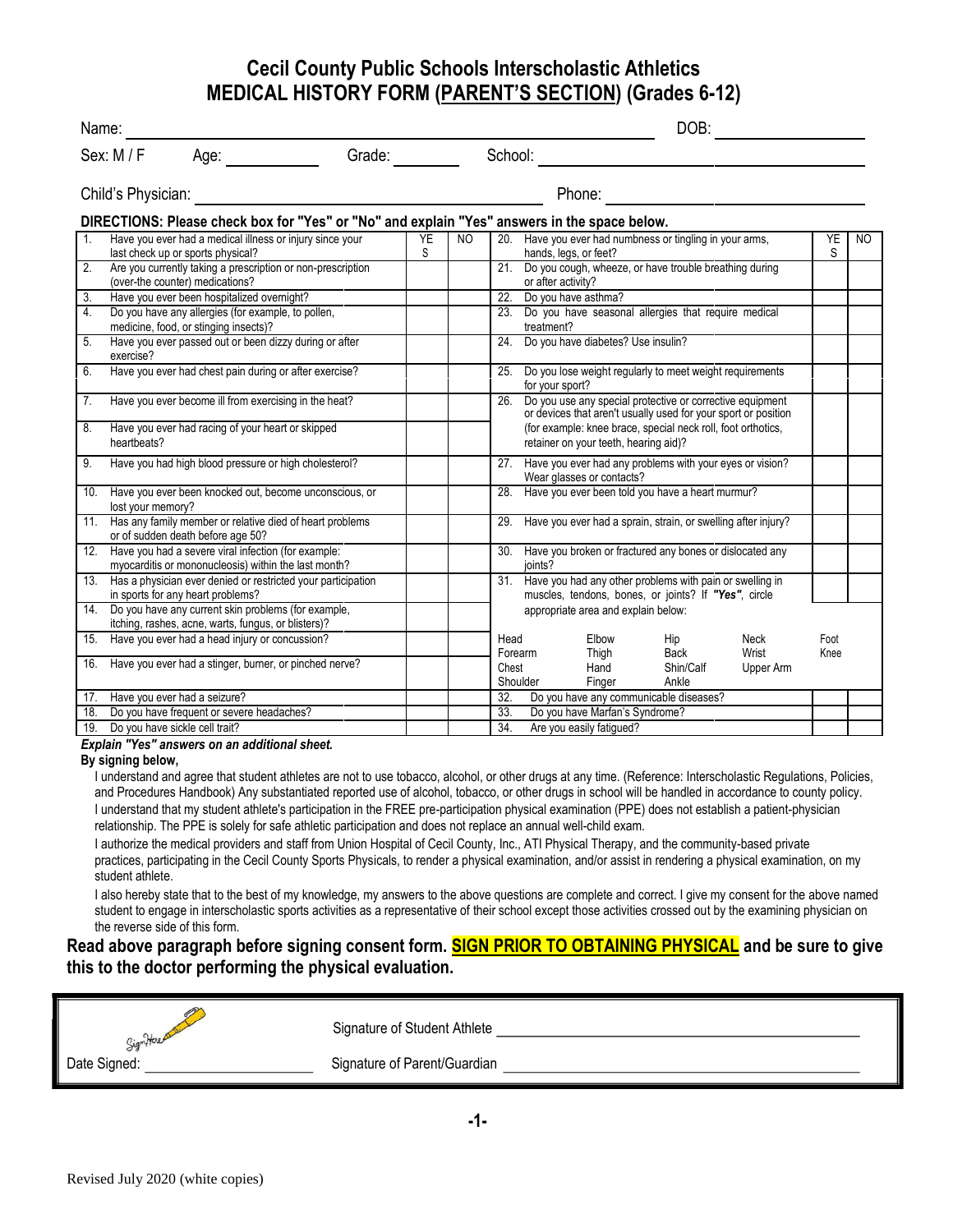## **Cecil County Public Schools ATHLETICS PHYSICAL EXAMINATION FORM**

| <b>NORMAL</b>                                                                                                                                                |                |                      | <b>INITIALS</b>                                                                                                                          |  |
|--------------------------------------------------------------------------------------------------------------------------------------------------------------|----------------|----------------------|------------------------------------------------------------------------------------------------------------------------------------------|--|
|                                                                                                                                                              |                |                      |                                                                                                                                          |  |
|                                                                                                                                                              |                |                      |                                                                                                                                          |  |
|                                                                                                                                                              |                |                      |                                                                                                                                          |  |
|                                                                                                                                                              |                |                      |                                                                                                                                          |  |
|                                                                                                                                                              |                |                      |                                                                                                                                          |  |
|                                                                                                                                                              |                |                      |                                                                                                                                          |  |
|                                                                                                                                                              |                |                      | <b>INITIALS</b>                                                                                                                          |  |
|                                                                                                                                                              |                |                      |                                                                                                                                          |  |
|                                                                                                                                                              |                |                      |                                                                                                                                          |  |
|                                                                                                                                                              |                |                      |                                                                                                                                          |  |
|                                                                                                                                                              |                |                      |                                                                                                                                          |  |
|                                                                                                                                                              |                |                      |                                                                                                                                          |  |
|                                                                                                                                                              |                |                      |                                                                                                                                          |  |
|                                                                                                                                                              |                |                      |                                                                                                                                          |  |
|                                                                                                                                                              |                |                      |                                                                                                                                          |  |
|                                                                                                                                                              |                |                      |                                                                                                                                          |  |
|                                                                                                                                                              |                |                      |                                                                                                                                          |  |
| recorded on both sides of this form. I find this student physically able to compete in the interscholastic<br>sports listed below which are NOT crossed out. |                |                      | I have on this date, personally examined this pupil, reviewed the history and other data                                                 |  |
| Cheerleading<br><b>Field Hockey</b>                                                                                                                          | Football       | Golf                 | Lacrosse                                                                                                                                 |  |
| <b>Softball</b>                                                                                                                                              | <b>Tennis</b>  | Track & Field        | Volleyball                                                                                                                               |  |
| <b>Cross Country</b><br><b>Bocce</b>                                                                                                                         | <b>Bowling</b> | <b>Flag Football</b> | <b>Marching Band</b>                                                                                                                     |  |
| This student is physically able to work in the "Construction Field" at the School of Technology                                                              |                |                      | YES NO                                                                                                                                   |  |
|                                                                                                                                                              |                |                      |                                                                                                                                          |  |
|                                                                                                                                                              |                |                      |                                                                                                                                          |  |
|                                                                                                                                                              |                |                      | Office Phone: <u>________________________</u>                                                                                            |  |
|                                                                                                                                                              |                |                      | Date Signed: _________________________                                                                                                   |  |
| TO BE SIGNED BY PARENT AFTER THE PHYSICAL IS COMPLETED.                                                                                                      |                |                      |                                                                                                                                          |  |
|                                                                                                                                                              |                |                      |                                                                                                                                          |  |
|                                                                                                                                                              | <b>NORMAL</b>  |                      | Vision: R 20/ L 20/ L 20/ Corrected?Yes No Pupils: Equal L Unequal<br><b>ABNORMAL FINDINGS</b><br><b>ABNORMAL FINDINGS</b><br>(Out of 9) |  |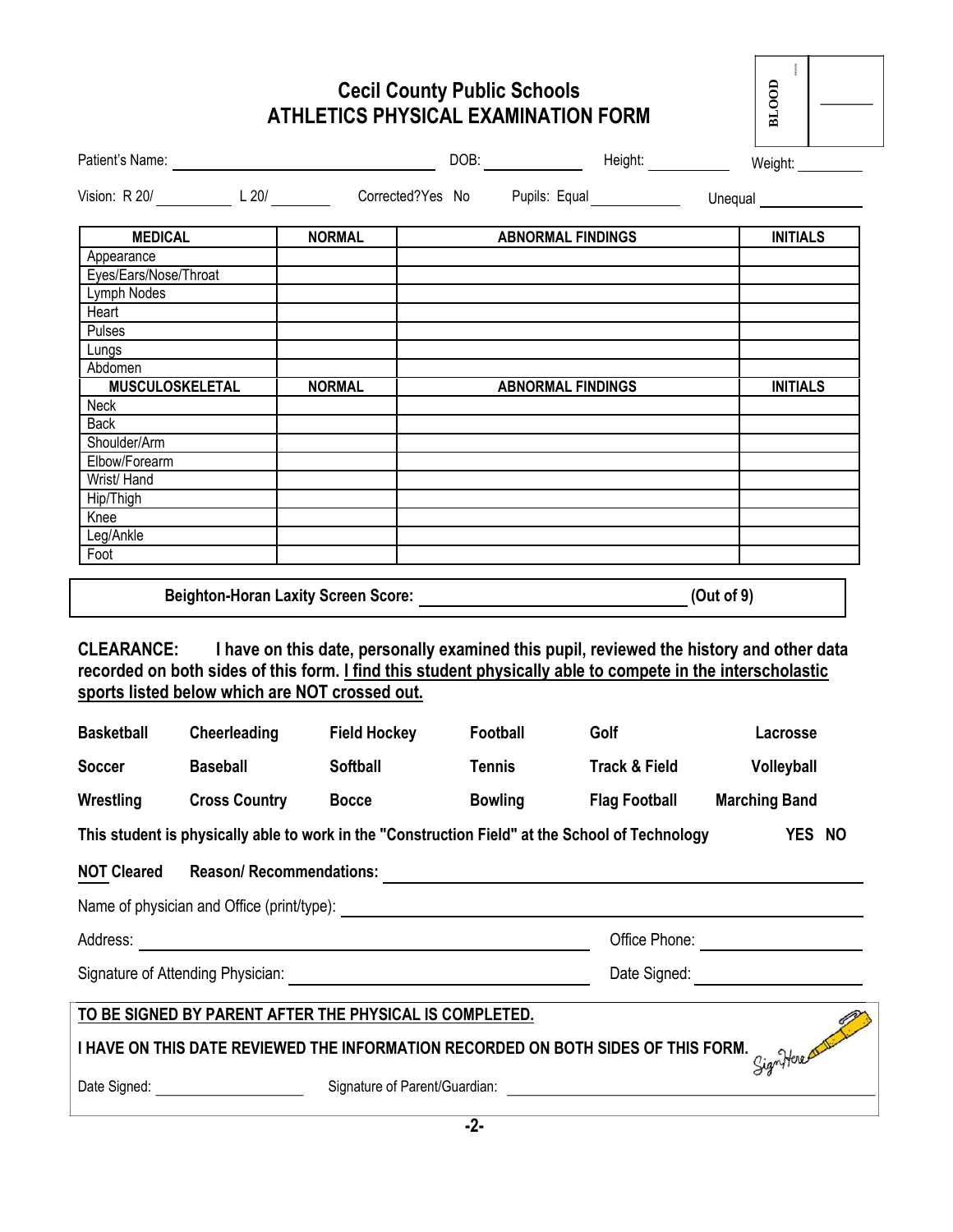## **CARE AUTHORIZATION**

I give my consent for the Certified Athletic Trainer (ATC), within the scope of their training and certification, to render immediate care to my child in the event of a medical emergency and to evaluate and treat non-emergency sport-related injuries and health problems (at practices, contests, and in the athletic training room).

They may dispense equipment and supplies (e.g., crutches, braces, compression wraps, etc.) as may be required for the prevention or treatment of sport-related injuries and communicate to my child and my child's coach(es) such medical information as pertains to my child's readiness to participate safely in athletics. They may share medical information with only other health care providers (e.g. my pediatrician or family physician, specialists, physical therapists, other athletic trainers, etc.) as appropriate.

The foregoing consents will remain valid unless, and until, written notification to the contrary is made by me. I may revoke them at any time.

| Parent/Guardian | Signature:<br>Date: | Significant |
|-----------------|---------------------|-------------|
|                 |                     |             |

#### **HEALTH INSURANCE INFORMATION**

# **MY SIGNATURE VERIFIES THAT MY SON/DAUGHTER IS COVERED BY EITHER PRIVATE HEALTH INSURANCE OR SCHOOL PURCHASED INSURANCE.**

Insurance Company: Policy Number: **\_\_\_\_\_\_\_\_\_\_\_\_\_\_\_\_\_\_\_\_\_\_\_\_\_\_\_**

**If you have purchased School Student Insurance**, please send verification of insurance and enter the policy number below.

K& K Insurance Policy Information:

**Further**, in the event of an accidental injury sustained by my daughter/son while in the Interscholastic Athletic Program, I/we shall save harmless the Board of Education, the school and its staff from any liability. **Also, I/we will inform the school in writing if my/our insurance is changed or terminated.**

| Parent/Guardian | Signature: |             |
|-----------------|------------|-------------|
|                 | Date:      | Significant |